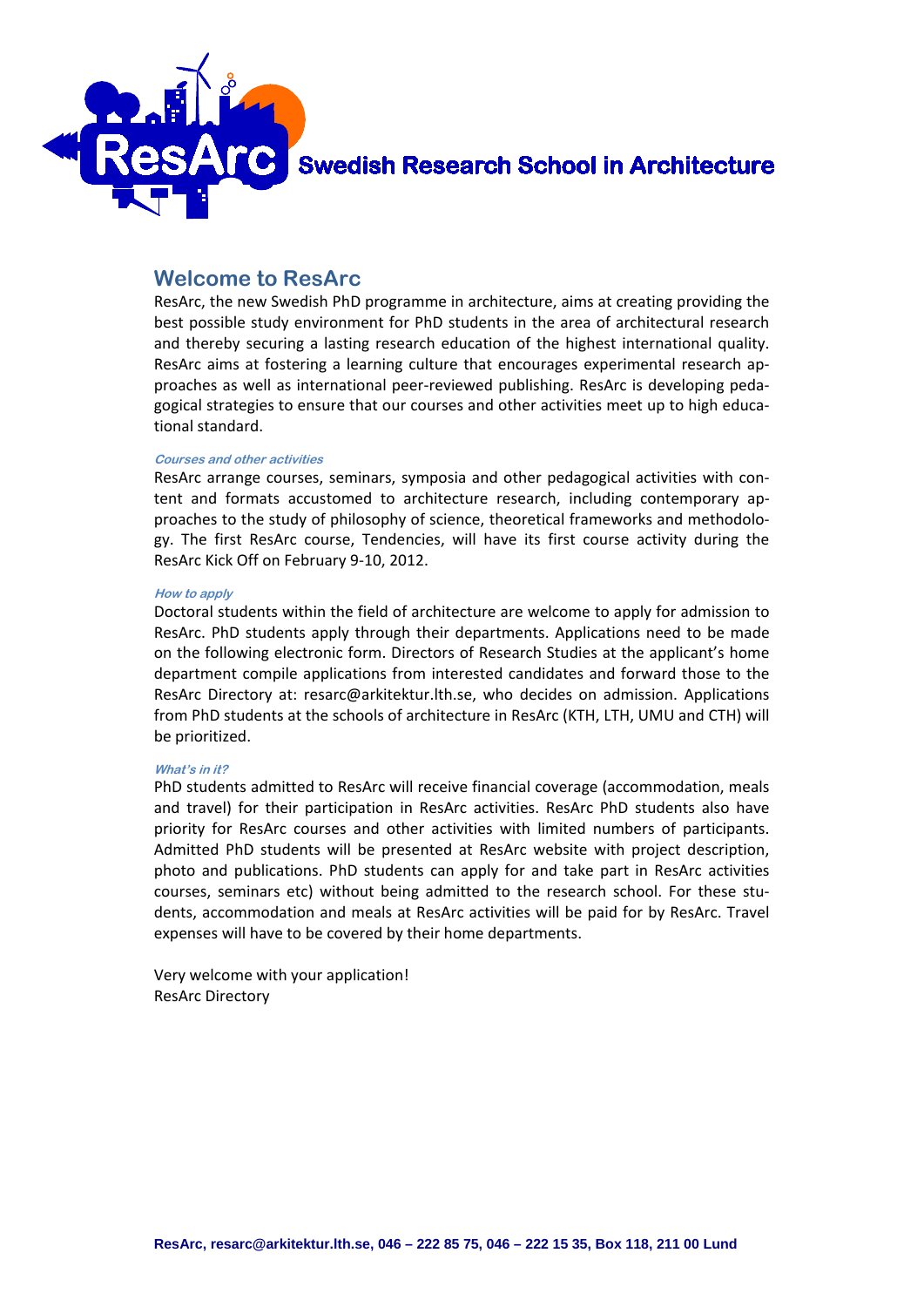

Swedish Research School in Architecture

# **Application Form for Applying to ResArc**

PhD students in Architecture wanting to participate in ResArc: Swedish Research School in Architecture need to be formally admitted to ResArc. When admitted, PhD students are expected to take part in activities and courses arranged by ResArc.

Applications should include:

- 1. An individual study plan containing a short project description and time plan (attached as a PDF).
- 2. CV (attached as a PDF).
- 3. Photo for presentation on ResArc doctoral student webpage (inserted on page 2 in this form).
- 4. A short letter of motivation (about half a page A4, inserted on page 2 in this form).

Please fill in the electronic form below. Print it, sign it, scan it and send it via email to: [resarc@arkitektur.lth.se,](mailto:resarc@arkitektur.lth.se) giving "ResArc PhD Student Application" as the subject of the email, and appending your study plan and CV as attachments in PDF to the email.

| <b>Date of Application:</b>                                    |                                  |
|----------------------------------------------------------------|----------------------------------|
|                                                                |                                  |
| Name:                                                          | <b>Personal Identity Number:</b> |
|                                                                |                                  |
| <b>Phone Number:</b>                                           | <b>Email Address:</b>            |
|                                                                |                                  |
| <b>Title of PhD Project:</b>                                   |                                  |
|                                                                |                                  |
| <b>Admitted as PhD Student at (Department and University):</b> |                                  |
|                                                                |                                  |
| <b>Main Supervisor (Name and Email Address):</b>               |                                  |
|                                                                |                                  |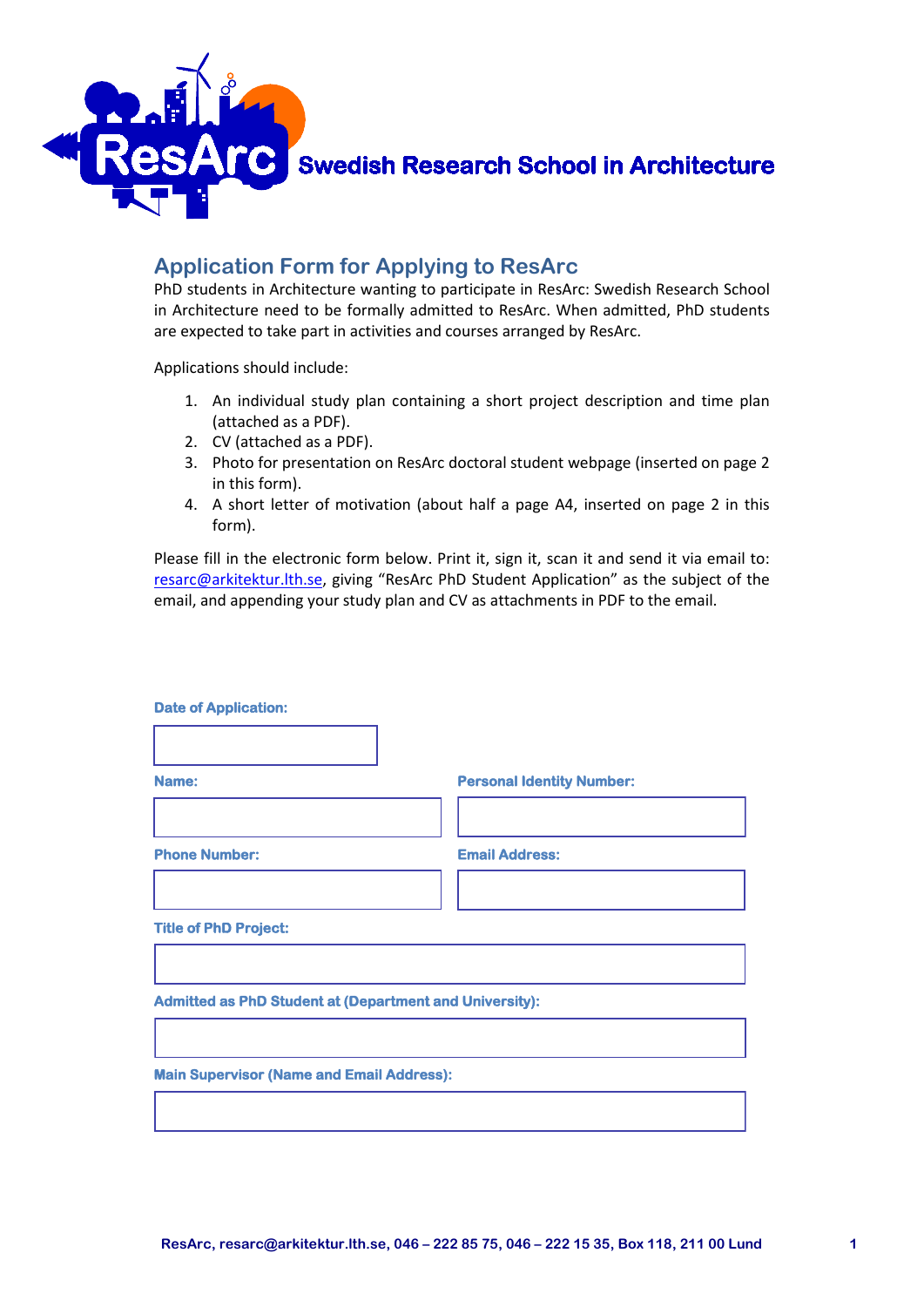### **Photo:**

**Letter of Motivation:**